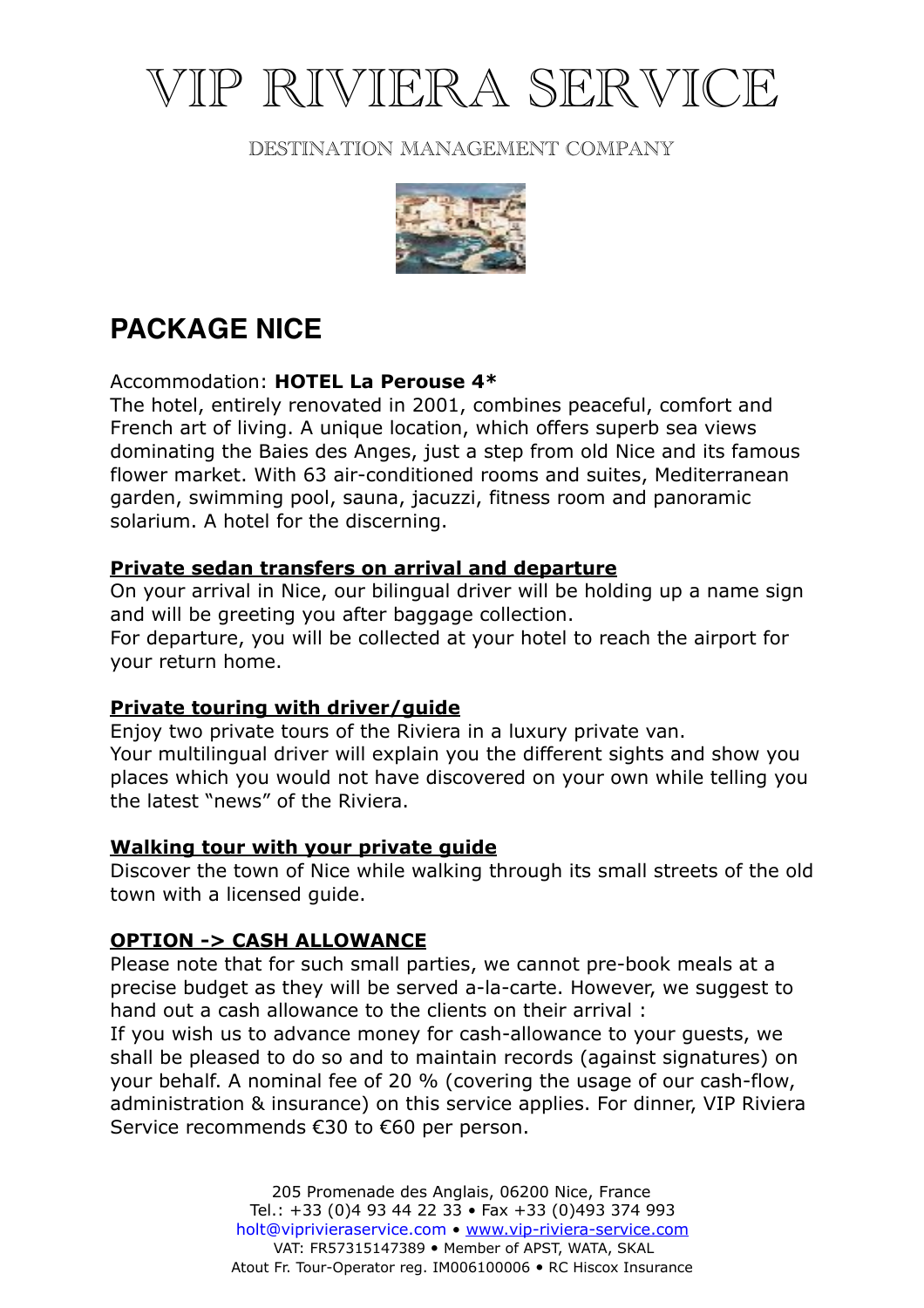| <b>PACKAGE/SEASON</b>                                                                                                                     |                                   |                    |                   |
|-------------------------------------------------------------------------------------------------------------------------------------------|-----------------------------------|--------------------|-------------------|
| The package includes:                                                                                                                     | <b>VERY HIGH</b><br><b>SEASON</b> | <b>HIGH SEASON</b> | <b>LOW SEASON</b> |
| - 4 nights in a classic<br>double room incl. BB &<br>city tax                                                                             |                                   |                    |                   |
| - arrival & departure<br>transfers from Nice<br>airport to hotel and v.v by<br>private sedan                                              | 1378 Euros                        | 1198 Euros         | 998 Euros         |
| - 1 full day tour (8hrs) & 1<br>half-day tour by private<br>van & English speaking<br>driver/guide within the<br>Alpes-Maritimes & Monaco |                                   |                    |                   |
| - Walking tour of Nice (4-<br>hrs) w/ English Speaking<br>qualified guide                                                                 |                                   |                    |                   |

Rates are per person,valid for a minimum of 2 pax sharing a double room. Supplement for deluxe rooms with sea view available on request.

The booking is subject to availability at time of booking.

Details of costing: (net net rates) Aprt trf rtn: 128 € FD 8 h with driver/guide: 700 € HD 4 h with driver/guide:  $411 \in$ Walking tour with an English Speaking Qualified Guide: 259 € Hotac: \*Very High season: 314.50€/Classic double room/per night/buffet bfst and city tax incl. \*High season: 224.50€/Classic double room/per night/buffet bfst and city tax incl. \*Low season: 124.50€/Classic double room/per night/buffet bfst and city tax incl.

Plus add you own mark-up for your market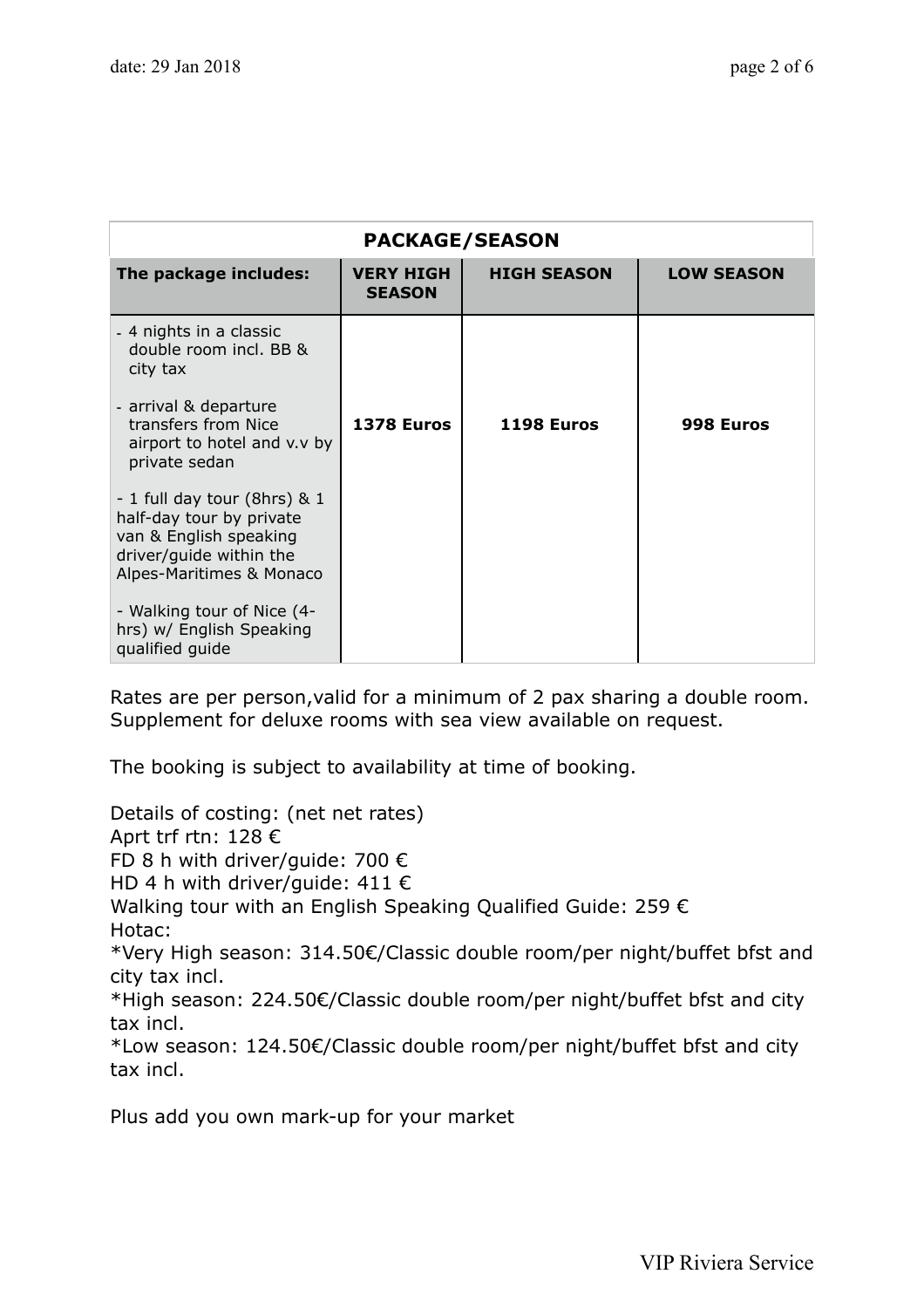### Some sample tours:

#### **HALF-DAY TOURS:**

#### **•Villefranche, Beaulieu, Cap Ferrat**

Great houses, Gracious living.

Panoramic view from Mt Alban overlooking the bay of Villefranche. 20mins stop in the old town of Villefranche, visit the 13th c. "obscure street". Drive by famous houses of celebrities in Cap Ferrat, home of kings, film stars and magnates. Wander through the exceptional Renaissance-style Rothschild Villa - (entrance NOT included) - and its seven romantic gardens from French to Japanese style. Follow the tour to Beaulieu - "beautiful place" - to visit the fantasy of an aristocrat: an incredible recreated 500BC Greek Villa Kerylos (entrance NOT included) , unique in the world! Return by the middle Corniche Road.

#### **•Wine Tour**

Discover the jewel of Provence : St Paul de Vence (1 hr), France's second most visited village. A spectacular walled fortress village, home to famous painters (Renoir, Chagall, Picasso·) and film stars. Maybe see a game of "French boules" - rustic France's favourite game - and drink pastis with the locals!

Drive to St Jeannet wine village in the heart of terraced vineyards dating from Roman times. Learn the secrets and subtleties of wine during a tasting - included - with the winemaker.

# **FULL-DAY TOURS:**

#### **•Monaco & Eze**

Panoramic view over Nice from Mt. Boron. On the Middle Corniche stop at Eze - a medieval perched village with its crafts shops and breathtaking panorama. Guided tour of a traditional perfumery, the true essence of Provence.

Visit the Old Town of Monaco. Time to visit the Palace - open June/Oct. 7 °Ëpp - the Cathedral, Cousteau's Oceanographic Museum - 12 °Ëpp - and see the Changing of the Palace Guards at 11:55am.

Tour of Monte-Carlo and drive along the amazing Grand Prix circuit. Free time at Casino Square : enjoy yourselves with luxurious shopping, strolling along stunning gardens, megayachts, chic casinos· or simply watch the "rich and beautiful" in their favourite haunts.

Drive along the spectacular coastline Lower Corniche between Nice and Monaco, which harbours typical Mediterranean villages and modern marinas. Admire the Bay and Citadel of Villefranche.

NB: Admissions are NOT included.

#### **•St-Paul, Gourdon, Grasse, Cannes**

Drive through the charming countryside of Provence. Discover the second most visited village in France : St Paul de Vence with its ancient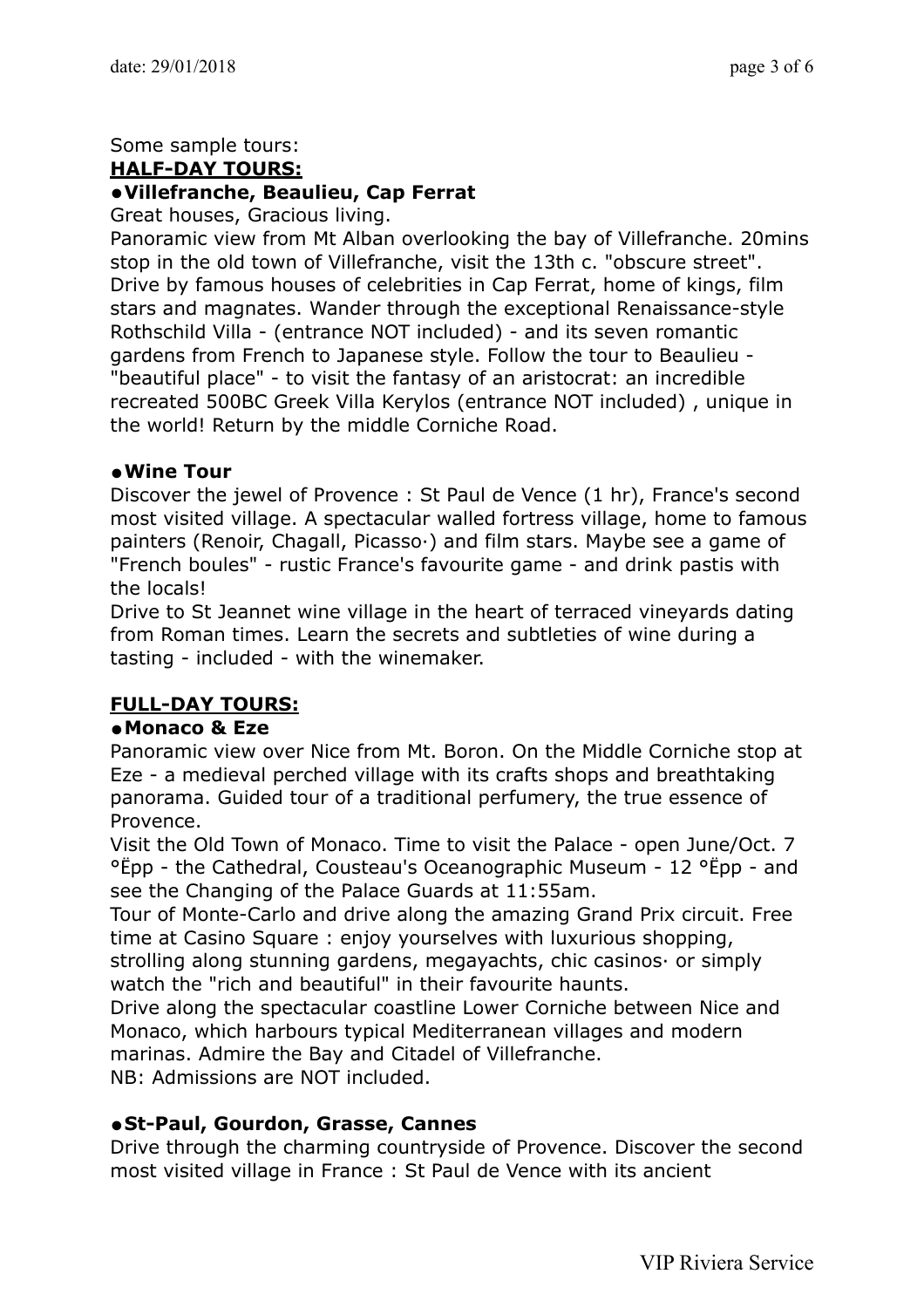cobblestone lanes, fortified walls and art galleries, home of impressionist painters. Photo stops at Tourrettes-sur-Loup before winding up the charming Loup Gorges, and tasting the Riviera's speciality flower sweets at the traditional Florian confectionary. View the Alps, valleys and spectacular coastline from the unique medieval perched village of Gourdon.

Time for lunch (free lunch) - Guided tour of a perfumery in Grasse, world capital of the perfume industry or free time to visit the old town. Discover Cannes - the old harbour, la Croisette, the Film Festival Palace, designer shops and smart sandy beaches.

Below some special activities that we propose:

# **• Nice from the Air - 20 minutes Heli flight**

The most beautiful panoramas of the French Riviera in front of your eyes... Leaving from Nice heliport using latest model helicopters strictly controlled by Monaco's and France's Civil Aviation.

Once airborne you'll see Nice from a truly different perspective. The flight time is 20 minutes.

The helicopter will fly back, at a slow speed, so you can take pictures. **Price 776 Euros per helicopter** (Package includes Sight-seeing flight 20mn by 6-seater and Airport taxes)

# **•Sailing boat with skipper**

39ft sailing charter 10 guests; 2573 Euros per boat

You will enjoy sailing side by side, the maneuvering, the comfort of sailing and at the steering wheel, the setup of the cabins. Depart from a beach or a harbor. The boats mono-shells Sloop of 40/42 feet or catamarans have always been appreciated by their experienced crew as well as by beginners for the pleasant moments they have received, sailing on the wide sea or anchored in a hidden creek.

Their security is maintained at the highest level, even with many navigation errors permitted. An excellent starting point to discover and learn to love the sea.

Pull on the sails and let the wind do the work, our experienced, professional skippers will guide you into the most beautiful spots to anchor.

Some excursion ideas : Welcome drink on the boats, let's make acquaintances, initiation into the security rules.

- L'Esterel : 10h/18h All sails ready, direction on the red rocks of the Esterel, a magnificent

landscape you will discover; anchor in one of the dream creeks at Cap Roux, at le Dramont, at the Golden Island "Ile d'Or", and boat side by side enjoy lunch, swim, relax, nautical activities; the return will be over the wide sea where it is not seldom that our friends the dolphins can be seen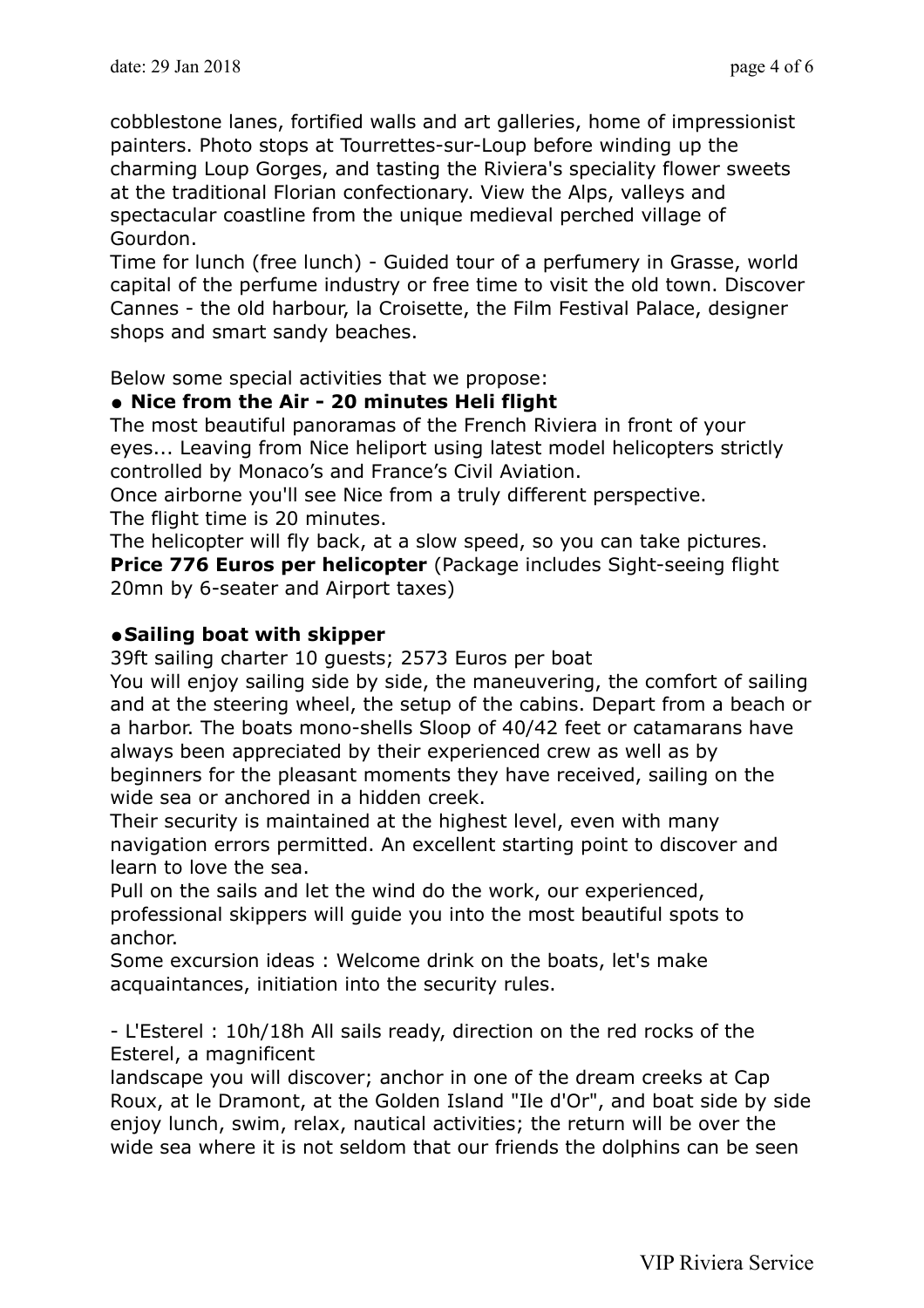so close that you will realize the most exclusive pictures. then, if you like more keep the boat for

- Sunset cruise : 18h/20h, anchored in one of the hidden creeks, swim, aperitif, and admire the Mediterranean spectacular sunset..., dinner recommended.

At your disposal between 9 am until 6 pm, one or more sailing boat (Oceanis 36 ft minimum 1999-2009) with certified skippers. 11 people maximum per boat, for a de luxe service, 6 to 8 people is preferable. Service includes delivery of the boats with skippers to the nearest port with contracts, catering on board as preselected, planning of the day, maps, distribution of the people on board, briefing by the skippers, weather, route, entertainment, control inventory, security materials and documents.

Some ideas...

Discovery: Cruise in the bay of Nice, Cannes, Juan les Pins or St Jean Cap Ferrat.

Charm: In the evening; swimming, cocktails, dinners, informal get together parties

Emotions: Live directly the departure of an important race. Royal regattas, Classic Week, the Sails of Antibes, The Blue Cruise...

To Master: Coordinate a team by learning to pilot a sailing boat: keep the track, tune the sails, optimize the course...

Transfer: St Tropez, Cannes, Antibes, Nice, Monaco.

Sample day itinerary:

9:00 AM Welcome at the ports of either Nice, Monaco. Embarkation 9:30 AM Departure under sail for the bay of St Jean Cap Ferrat, with discovery of the bay of Villefranche, with its Historic sites and very nice jet-set villas.

Noon: Anchor below Kerylos villa. Disembarkation on tender. Guided visit of the Greek villa museum, followed by a buffet lunch on the terrace of the villa.

2:30 PM Departure for the Angels bay. Cruise around.

5:00 PM back to the harbor and Goodbye drink.

\*\* Options:

• 3-crs cold lunch incl. quart wine, half mineral water, coffee at 49 Euros per person

- 1/4 of bottl. wine, 1/2 water, nescafe

• 3 beverages for the day cruise at 7.90 Euros per person Beer, Fruit juice, Coke/bottle

- Champagne 2 bottles per boat at 132 Euros
- deluxe cold lunch with better wine at 69 Euros per person
- rental of beach towel (medium size 60x150) at 8.40 Euros per person
- Monaco Port taxes at 275 Euros per boat

or Cap d'Ail is free (no harbor tax)